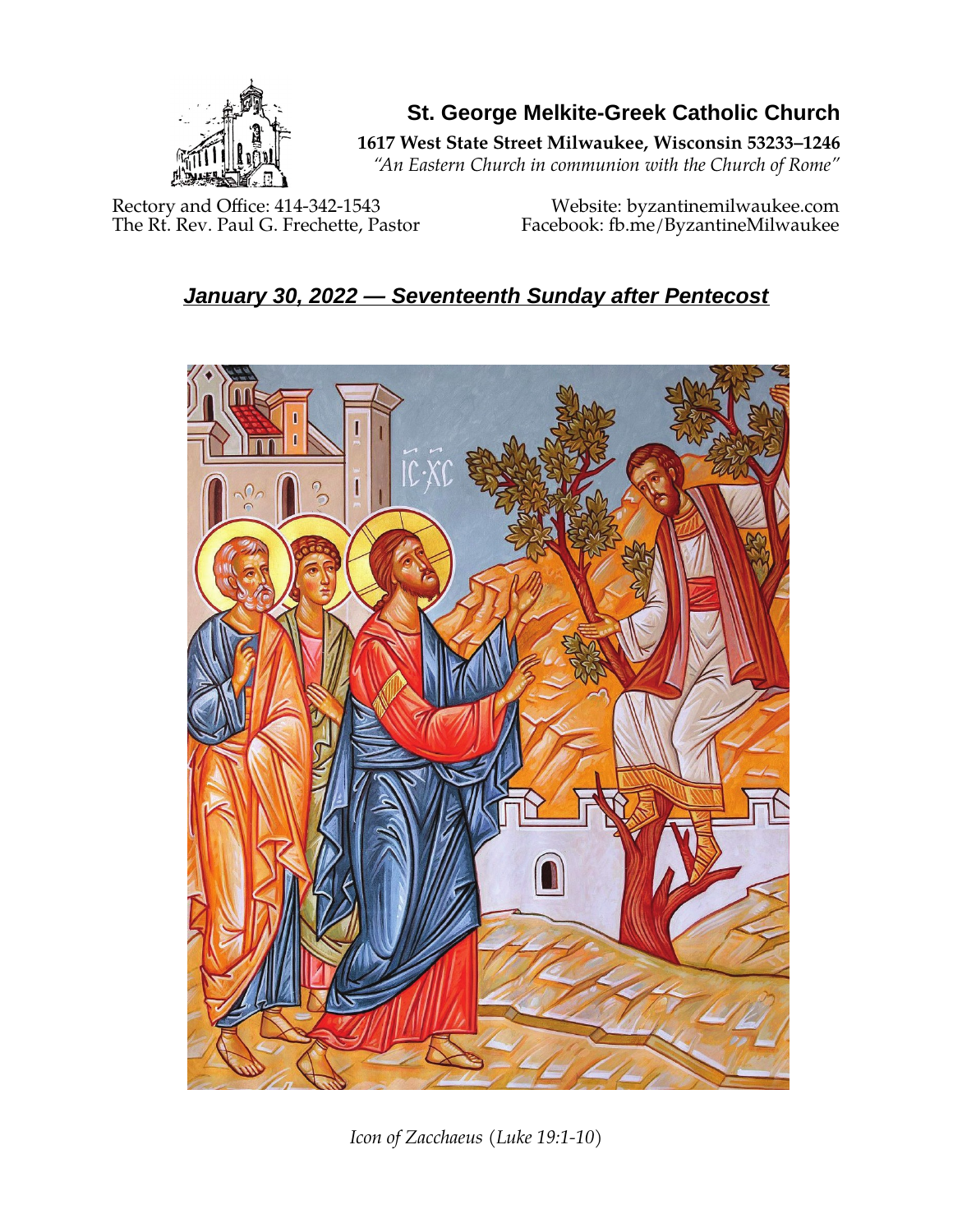January 30, 2022 — Seventeenth Sunday after Pentecost

### **St. George Melkite-Greek Catholic Church**

**1617 West State Street Milwaukee, Wisconsin 53233–1246**

*"An Eastern Church in communion with the Church of Rome"* Rectory and Office: 414-342-1543 Website: [byzantinemilwaukee.com](https://byzantinemilwaukee.com/) The Rt. Rev. Paul G. Frechette, Pastor Facebook: fb.me/ByzantineMilwaukee

### *Divine Liturgy*

*Livestreams and recordings of services on the parish's Facebook page: [facebook.com/pg/Byzan](https://www.facebook.com/pg/ByzantineMilwaukee/videos/)[tineMilwaukee/videos/.](https://www.facebook.com/pg/ByzantineMilwaukee/videos/) An account is not needed.*

**Intention:** Happy and eternal repose of the soul of BARBARA Hughs (req. by Fr. Philaret)

#### **Hymns**

**Troparion of the Resurrection (Tone 3):** Let the heavens rejoice and the earth be glad! For the Lord has done a wondrous deed by his arm! He has crushed Death by his death becoming the first to rise from the dead. He has delivered us from the mouth of Hades and bestowed great mercy upon the world.

**Troparion of St. George:** St. George: O Great among the saints and glorious martyr, George, since you are a deliverer of captives, a doctor for the sick and a noble

attendant to kings, intercede for us to Christ God, that he may save our souls!

**Kontakion of the Presentation of our Lord:** O Christ our God who through your birth have sanctified the virginal womb and have now blessed the arms of Simon, today You have come to save us. O Lord, when wars prevail, keep your people in peace and strengthen our Public Authorities in every good deed, for You alone are the lover of Mankind.

**Prokimenon:** Blessed are you, O Lord, God of our fathers, and your name is worthy of praise and glorious forever.

*Stichon:* For you are just in all you have done to us, and all your works are true and your ways right.

**Apostolic Reading:** Hebrews 13:7-16

Brethren, remember your superiors who spoke to you the word of God. Consider how they ended their lives, and imitate their faith. Jesus Christ is the same yesterday and today, yes, and forever. Do not be led away by various and strange doctrines. For it is good to make the heart steadfast by grace, not by foods, in which those who walked found no profit.

We have an altar, from which they have no right to eat who serve the tabernacle (Cf. Lv.16:17). For the bodies of those animals whose blood is brought into the Holies by the high priest for sin, are burned outside the camp. And so Jesus also, that he might sanctify the people by his blood, suffered outside the gate.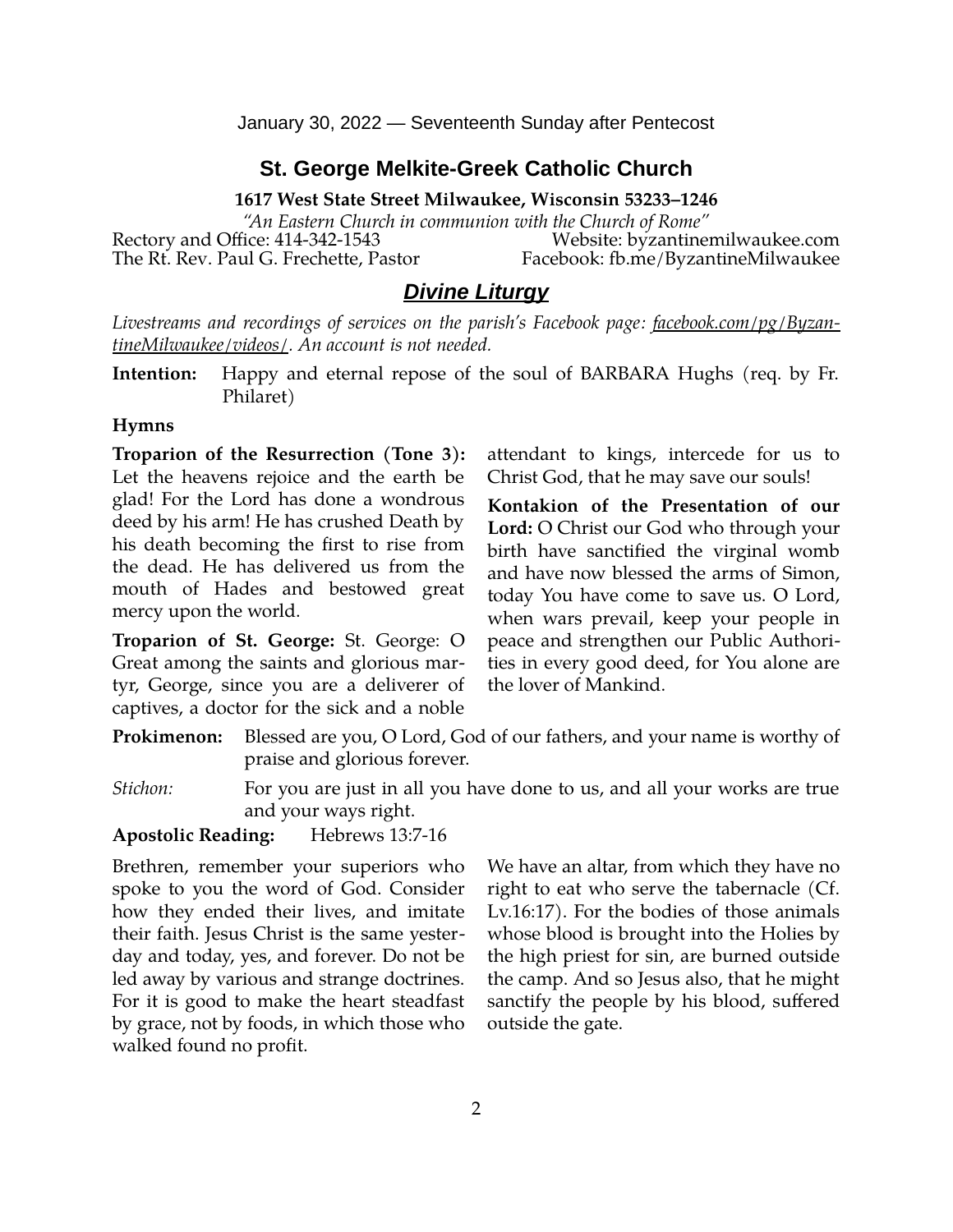Let us therefore go forth to him outside the camp, hearing his reproach; for here we have no permanent city, hut we seek for the city that is to come. Through him, therefore, let us offer up a sacrifice of praise always to God, that is, fruit of lips praising his name. And do not forget kindness and love, for by such sacrifices God's favor is obtained.

- **Alleluia:** O God, our ears have heard, our fathers have declared to us the deeds you did in their days, in the days of old.
- *Stichon:* The just cried out, and the Lord heard them, and he delivered them from all their trials.

**Gospel:** Sunday of the Canaanite Women, Mt 15: 21-29

At that time, Jesus withdrew to the region of Tyre and Sidon. And behold, a Canaanite woman of that district came and called out, "Have pity on me, Lord, Son of David! My daughter is tormented by a demon." But he did not say a word in answer to her. His disciples came and asked him, "Send her away, for she keeps calling out after us." He said in reply, "I was sent only to the lost sheep of the house of Israel." But

the woman came and did him homage, saying, "Lord, help me." He said in reply, "It is not right to take the food of the children and throw it to the dogs." She said, "Please, Lord, for even the dogs eat the scraps that fall from the table of their masters." Then Jesus said to her in reply, "O woman, great is your faith! Let it be done for you as you wish." And her daughter was healed from that hour.

#### **Stewardship**

Last Sunday: donations=\$75; ordinary collections=\$261. Thanks for your generosity!

Owed to eparchy (assessment, retirement and medical insurance; last updated December 19, 2021): \$33,738

Donation letters for tax purposes will be available after Liturgy today; those that are not picked up will be mailed on Monday. Please contact Benjamin Neumann with any questions: [benjamin@byzantinemilwaukee.com](mailto:benjamin@byzantinemilwaukee.com).

Want to automate donations? One-time or monthly payments via **PayPal**: [byzantinemil](https://byzantinemilwaukee.com/donate/)[waukee.com/donate.](https://byzantinemilwaukee.com/donate/) Use your bank's **online billpay** (payee information): St. George's Syrian Congregation · 1617 W State St · Milwaukee, WI 53233-1246; phone: (414) 342- 1543; email: [info@byzantinemilwaukee.com](mailto:info@byzantinemilwaukee.com).

#### **Prayer List**

Please remember—All those who are sick and in need: Alice Herro\*, Nick Langenfeld, Barb Moden (sister of Jan Taylor), Eva Nora (niece of the Noras), Bob Peterson, Joe Radanovich, the Rebholz family, Eva Saseen (Theresa and Janelle Herro's niece), Jan Taylor, Kathy Tomaz, John Zambo and Kathy Zambo. For those we have been asked to pray for: Justin & Krysten Hager (Jan Taylor). For those who have died: Margaret Littlefield (mother of Fr. Philaret).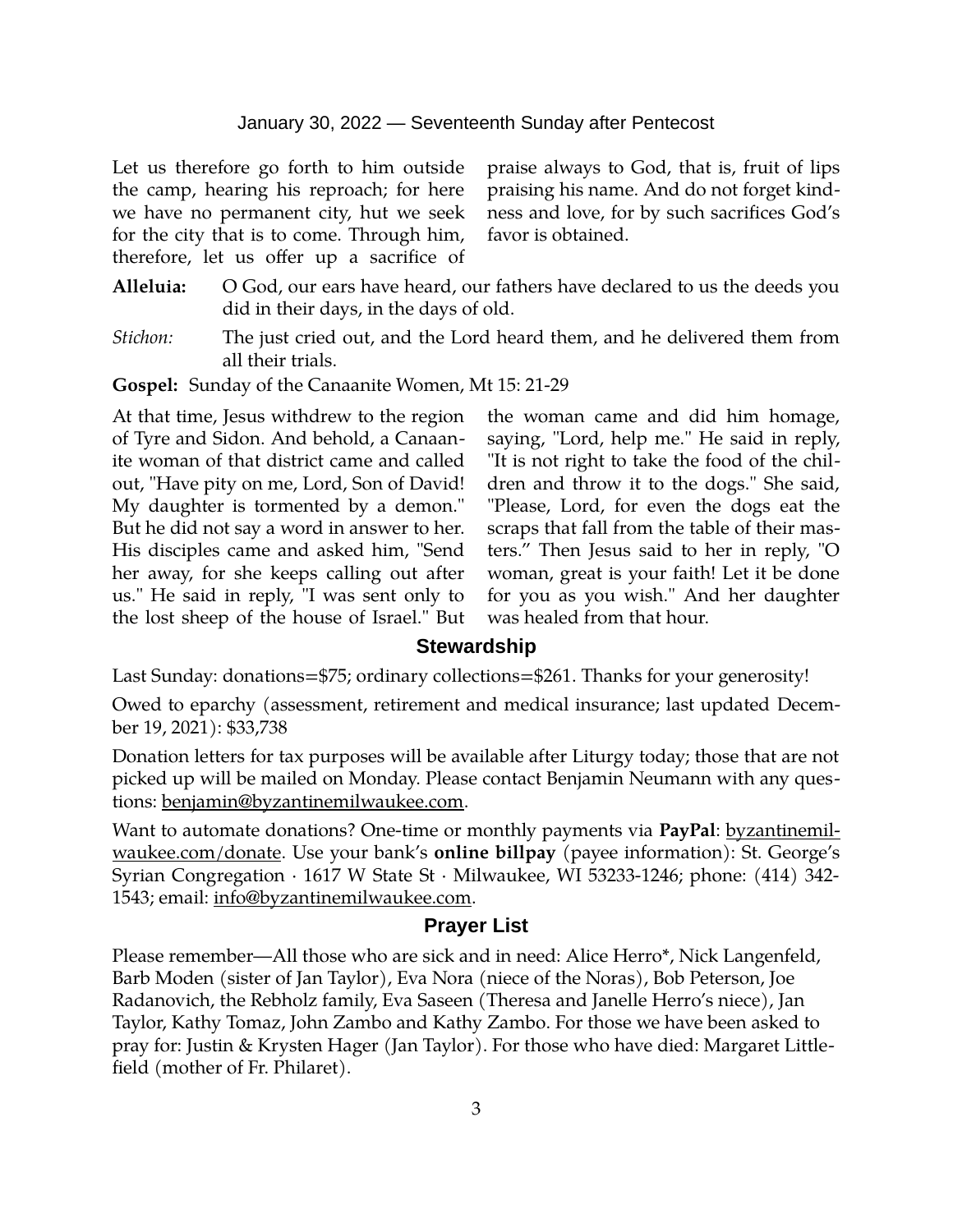January 30, 2022 — Seventeenth Sunday after Pentecost

\* Please particularly remember Alice Herro who has been having health issues recently.

### **Schedule for This Week**

**Wednesday:** *Entrance into the Temple* **Sunday:** *Sixteenth Sunday after the Holy Cross* 10:30am Divine Liturgy

**Congratulations and Happy Birthday** to George Baho (2/3). May God grant you many years!

### *The Entrance*

**Troparion:** Hail, O Woman full of grace, Virgin and Mother of God: from you has arisen the Sun of Justice, Christ our God, enlightening those who stand in darkness, In You too, O just Elder Simeon, rejoice, for you carried in your arms the Redeemer of our souls, our Resurrection.

**Kontakion:** O Christ our God who through your birth have sanctified the virginal womb and have now blessed the arms of Simeon, today You have come to save us. O Lord, when wars prevail, keep your people in peace and strengthen our Public Authorities in every good deed, for You alone are the Lover of Mankind.

### **Winter Weather**

Please take care with winter weather. Even if services are not canceled, only come if it is safe for you to travel.

### **[COVID-19](mailto:j1ordan2000@yahoo.com)**

According to the Milwaukee Health Department, the best way to stop the community spread of COVID-19 is to take preventative action to protect yourself and others:

- Get a COVID-19 vaccine as soon as you can [\(city.milwaukee.gov/CovidVax\)](https://city.milwaukee.gov/CovidVax). Vaccines are safe and readily available at walk-in clinics throughout the community for anyone over the age of 12 years old.
- Wear a mask that covers your nose and mouth to help protect yourself and others, and stay at least 6 feet apart from others who don't live with you.
- Avoid crowds and poorly ventilated indoor spaces, and improve ventilation whenever possible.
- Wash your hands often with soap and water. Use hand sanitizer if soap and water aren't available.

More information is available from the health department: <u>city.milwaukee.gov/coron-</u> [avirus](https://city.milwaukee.gov/coronavirus)

## **Lessons of the Story of Zacchaeus**